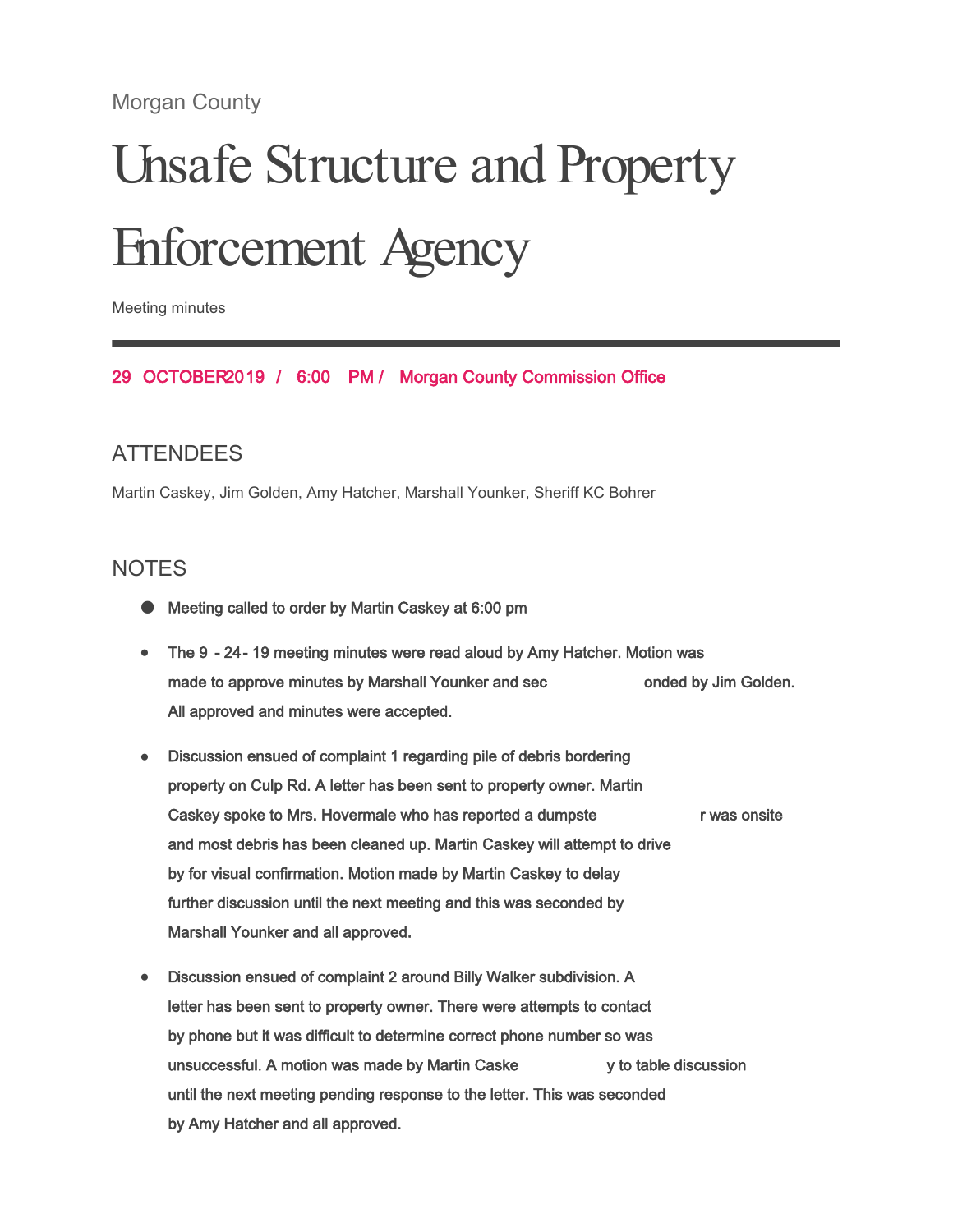Discussion ensued of complaint 3 which is a leaning building on Fairview Drive across from War Memorial Hospital. A letter has b een sent to property owners and is pending response. It was determined the building is not subject to farm use exemption. Sheriff KC Bohrer confirmed the building is not in the right of way of Fairview Drive so highway department cannot do anything. Martin Caskey made a motion to table further discussion until the next meeting pending response to the letter. This was seconded by Jim Golden and all approved.

## ACTION ITEMS

- 1. Group discussed that we are lacking in our public notification of meeting dates. Martin Caskey will ask Mark Hill to post meeting dates going 2 months out in window of the commission office.
- 2. Group discussed whether or not Sheriff KC Bohrer is a voting mem ber who counts toward meeting quorum. This will require further discussion. The group also discussed the option of teleconferencing members into the meeting. This will also require further discussion for confirmation.
- 3. Martin Caskey requested members revie w the proposed frequently asked questions and make suggestions for edits or additions. The current proposed frequently asked questions will be sent electronically to members.
- 4. Group discussed ordinance, specifically page 2, paragraph 2, and whether those si tuations are outside the requirement of needing a public complaint filed. No definitive determination was made and further discussion is needed.

Marshall Younker made motion to adjourn at 6:56 and this was seconded by Martin Caskey. All approved.

Next me eting Tuesday, November 26th, 2019 6:00 pm; Morgan County Commission office

#### NEXT WEEK'S AGENDA

Discussion of Frequently Asked Questions

Committee publicity